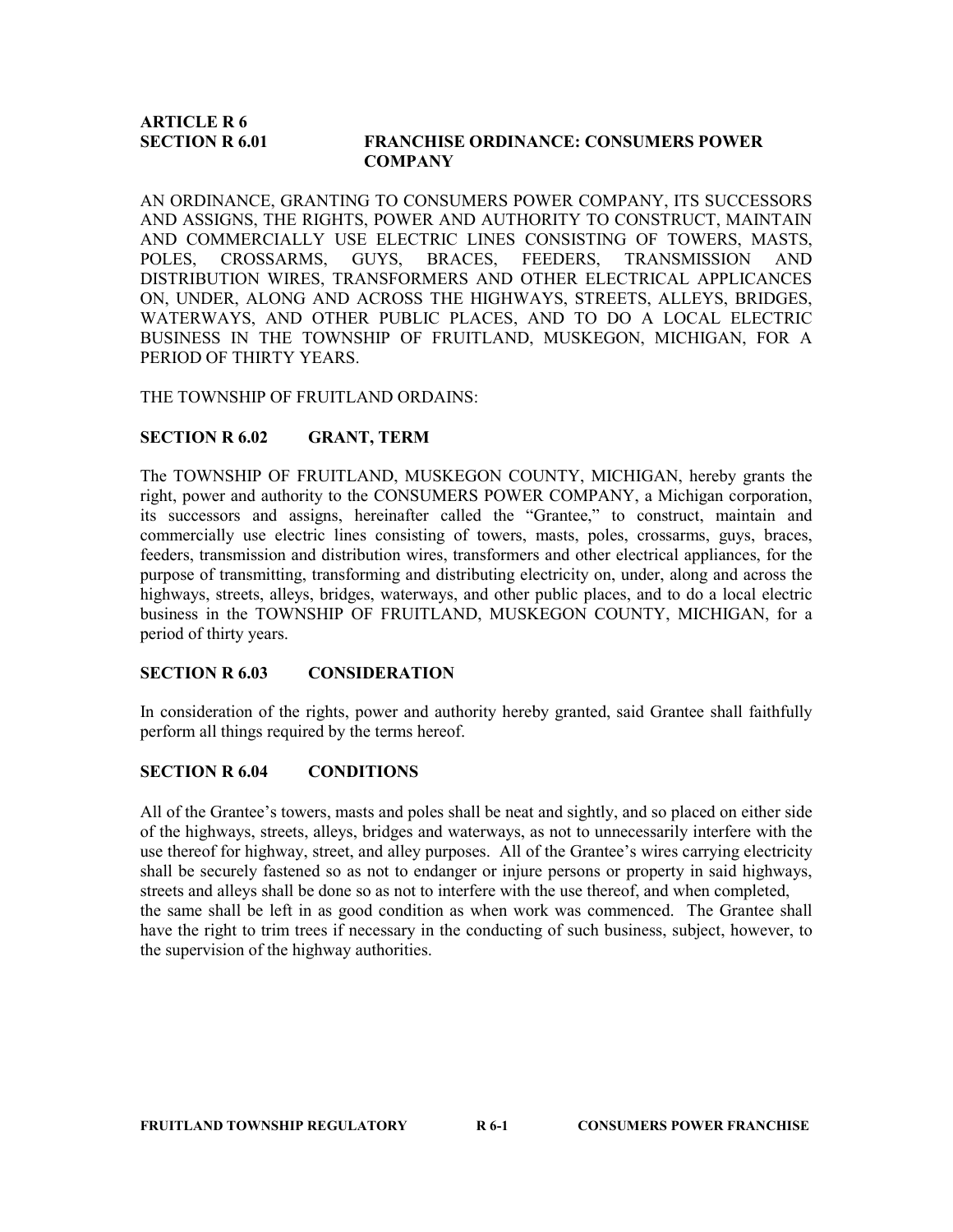## SECTION R 6.05 HOLD HARMLESS

Said Grantee shall at all times keep and save the Township free and harmless from all loss, costs and expense to which it may be subject by reason of the negligent construction and maintenance of the structures hereby authorized. In case any action is commenced against the Township on account of the permission herein granted, said Grantee shall, upon notice, defend the Township and save it free and harmless from all loss, cost and damage arising out of such negligent construction and maintenance.

## SECTION R 6.06 RATES

Said Grantee shall be entitled to charge the inhabitants of said Township for electric energy furnished therein, the rates as approved by the Michigan Public Service Commission, to which Commission or its successors have authority and jurisdiction to fix and regulate electric rates and rules regulating such service in said Township, are hereby granted for the term of this franchise. Such rates and rules shall be subject to review and change at any time upon petition therefore being made by either said Township, acting by its Township Board, or by said Grantee.

# SECTION R 6.07 FRANCHISE, NOT EXCLUSIVE

The rights, power and authority herein granted, are not exclusive.

## SECTION R 6.08 REVOCATION

The franchise granted by this ordinance is subject to revocation upon sixty (60) days written notice by the party desiring such revocation.

# SECTION R 6.09 MICHIGAN PUBLIC SERVICE COMMISSION JURISDICTION

Said Grantee shall, as to all other conditions and elements of service not herein fixed, be and remain subject to the reasonable rules and regulations of the Michigan Public Service Commission or its successors, applicable to electric service in said Township.

## SECTION R 6.10 REPEALER

This ordinance, when accepted and published as herein provided, shall repeal and supersede the provisions of an electric ordinance adopted by the Township Board on September 29, 1965 entitled:

AN ORDINANCE, granting to CONSUMERS POWER COMPANY, its successors and assigns, the right, power and authority to construct, maintain and commercially use electric lines consisting of towers, masts, poles, crossarms, guys, braces, wires, transformers and other electrical appliances on, along and across the highways, streets, alleys, bridges, and other public places, and to do a local electric business in the TOWNSHIP OF FRUITLAND, MUSKEGON COUNTY, MICHIGAN, for a period of thirty years, and repealing the ordinance adopted by the Township Board of said Township on March 18, 1936, whereby an electric franchise was granted to Consumers Power Company, its successors and assigns, and, amendments, if any, to such ordinance whereby an electric franchise was granted to Consumers Power Company.

| <b>FRUITLAND TOWNSHIP REGULATORY</b> | R 6-2 | <b>CONSUMERS POWER FRANCHISE</b> |
|--------------------------------------|-------|----------------------------------|
|                                      |       |                                  |